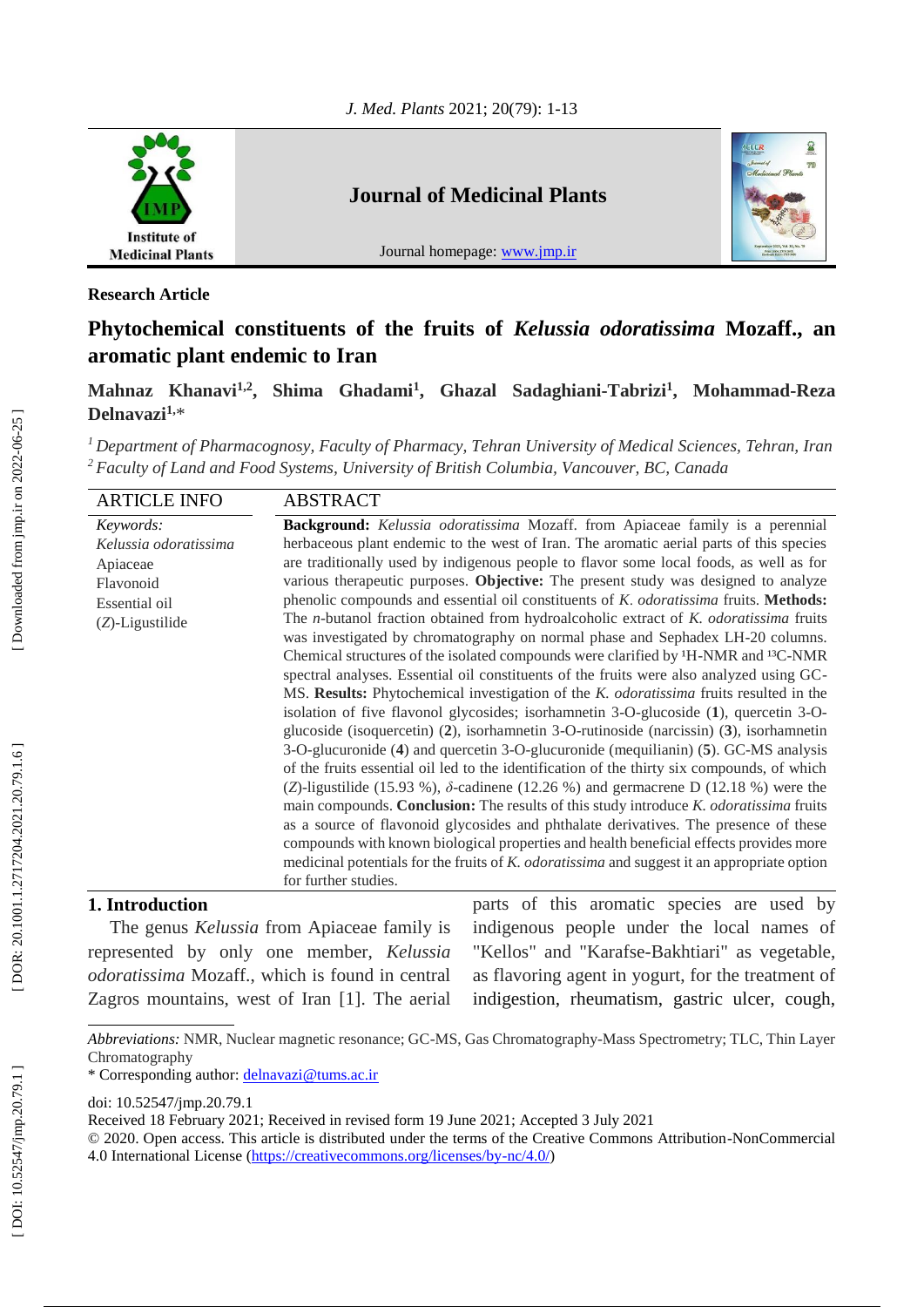pain, diabetes and as a sedative agent [2, 3]. A review on literature shows that extracts and essential oils obtained from different parts of *K. odoratissima* have been reported for their biological and pharmacological activities such as antioxidant [4, 5], antibacterial [6], larvicidal [7], antileishmanial [8], cytotoxic [9], spasmolytic [10], anti-inflammatory [11], antihypertensive [12], sedative and anxiolytic [13] effects. One study reported the isolation of two steroids, stigmasterol and  $\beta$ -sitosterol and one phthalide, 3 -butyliden -4,5 -dihydrophthalide from the *n* -hexane extract of *K. odoratissima* fruits [14]. Furthermore, they identified thirty eight compounds in the fruits essential oil, of which (*Z*)-ligustilide (29.2 %), germacrene B (15.9 %) and germacrene D (15.5 %) were the major compounds [14]. Another study reported the analysis of fatty acids in the fruits of *K. odoratissima* and showed that among the five fatty acids identified in the fruits oil, petroselinic acid (72.35 %) and linoleic acid (19.14 %) were the main acids [15]. In the mentioned study, *K. odoratissima* fruits were also reported as a source of phenolic compounds by a total phenolic content of 218.15 milligrams gallic acid equivalents (GAE) per gram of dry fruit weight [15]. Beside the high phenolic content, there is not any report on phenolic principles of *K. odoratissima* fruits. Therefore, the present study was designed to isolation and structural elucidation of the phenolic compounds present in the fruits of this valuable medicinal plant. The essential oil composition of the fruits was also identified and compared by related data previously reported for *K. odoratissima* .

## **2. Materials and Methods**

Journal of Medicinal Plants

### *2.1. Plant material*

The fruits of *Kelussia odoratissima* Mozaff. were purchased from Pakan -Bazr Co., Isfahan,

Iran (Plant source: Fereydunshahr region, Isfahan, Iran.; Collection date: July 2017). The identity of the fruits was authenticated by botanist Dr. Yousef Ajani (Research Institute of Forest and Rangelands, Tehran, Iran) and the code of PMP -2694 was assigned for it at the herbarium of Faculty of Pharmacy, Tehran University of Medical Sciences, Tehran, Iran.

### *2.2. Extraction of Phenolics*

The dried and comminuted fruits of *K. odoratissima* (1.4 kg) were subjected to extraction using maceration method with dichloromethane and methanol-water (70:30), successively  $(4 \times 5)$  L, each). The obtained extracts were concentrated using a rotary evaporator at 45 °C under the reduced pressure and then dried in vacuum oven. Hydroalcoholic extract (250 g) was suspended in water (0.5 L) and fractionated by equal volume of *n*-butanol  $(x3)$  to extract its phenolic compounds.

## *2.3. Isolation and purification of the compounds*

A portion of the *n* -butanol fraction (20 g) was chromatographed on a normal phase silica gel column (Mesh 230 -400, Merck) using a gradient solvent mixture of CHCl<sub>3</sub>-MeOH (100:0 to 50:50) to get eighteen subfractions (B1 -B18). Thin layer chromatography (Pre -coated silica gel GF<sup>254</sup> plates, Merck) was applied to monitor column chromatography and fractions giving similar spots under UV (254 and 366 nm) followed by the exposure to ammonia vapor were combined. Based on the TLC analysis, subfractions B6, B10, B11, B14 and B16 were chosen for further isolation. Column chromatography of these subfractions (B6, B10, B11, B14 and B16) on a Sephadex LH -20 column using methanol as mobile phase resulted in the isolation of compounds **1** (19.0 mg), **2**

Downloaded from jmp.ir on 2022-06-25 ]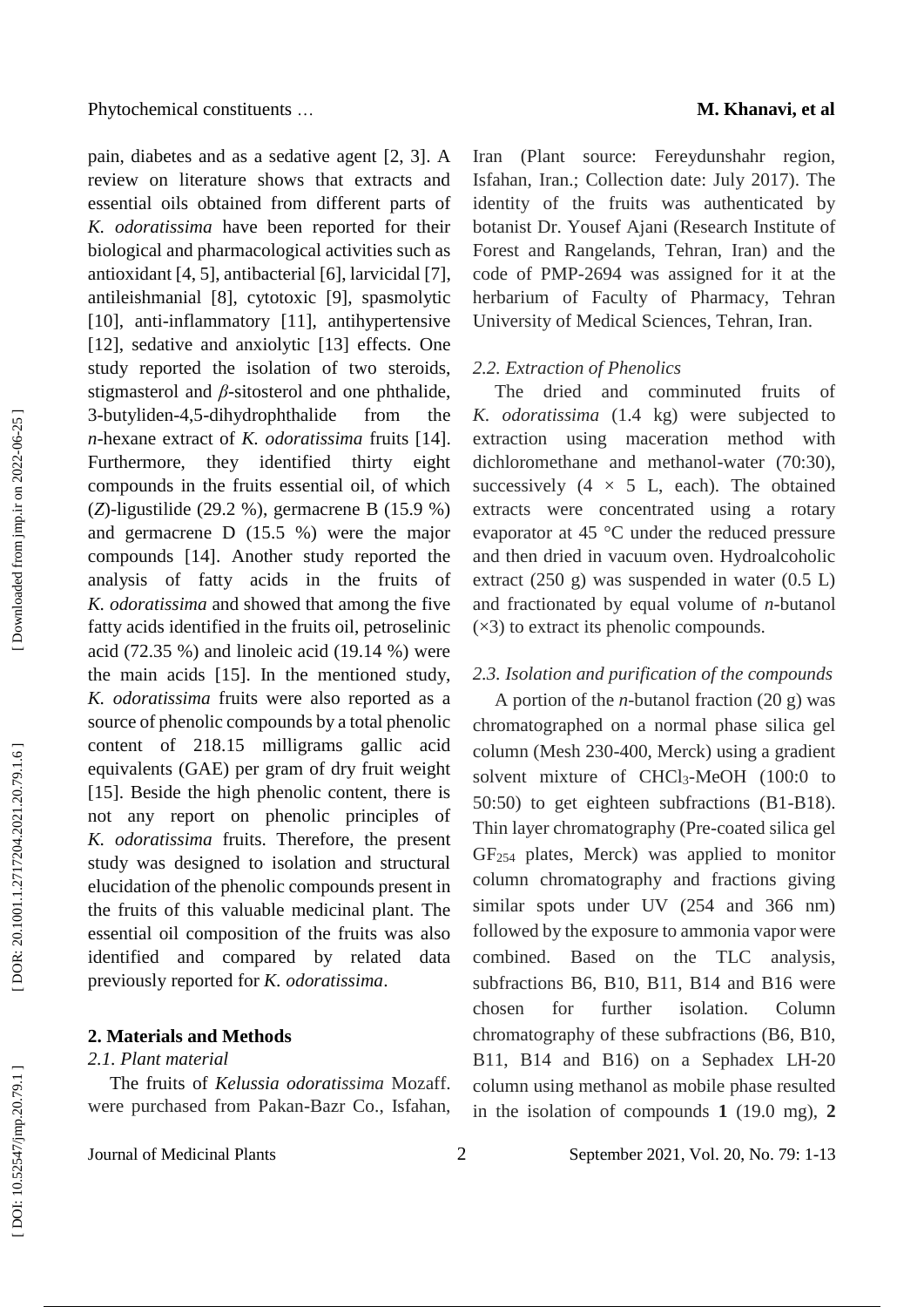(13.5 mg), **3** (35.4 mg), **4** (23.8 mg) and **5** (18.1), respectively. The structures of the compounds were elucidated by  ${}^{1}$ H-NMR and  ${}^{13}$ C-NMR (Varian- INOVA, 500 MHz for <sup>1</sup>H-NMR and 125 MHz for  $^{13}$ C-NMR) spectral analysis.

### *2.4. Essential oils extraction*

The comminuted fruits (100 g) were subjected to hydrodistillation for 3 hours, using a Clevenger apparatus. The obtained oils were dried over anhydrous sodium sulfate and keep at 4 °C until analysis.

### *2.5. GC -MS analysis*

The essential oil extracted from the fruits of *K. odoratissima* were analyzed on a HP -6890 gas chromatograph with a BPX5 column (30  $m \times 0.25$  mm id, 0.25 μm film thickness), equipped with HP -5973 mass detector (Ionization energy: 70 eV) under the following conditions; 5 min after injection, oven temperature was increased from 50 °C to 240 °C at a rate of 3 °C/min and then reached to 300 °C at the rate of 15 °C/min and hold 3 min in this temperature. Injector temperature: 250 °C, detector temperature: 220 °C, injection volume: 1.0 μl, split ratio: 1:35, carrier gas: helium (99.999 %, Flow rate: 0.5 ml/min). The retention indices (RIs) were calculated for all identified compounds using a homologous series of *n*-alkanes  $(C_8-C_{24})$ injected under the same conditions described for the analyzed essential oil. Identification of the compounds were carried out based on computer matching with the Wiley 275.L library, as well as by comparison of RIs and mass fragmentation patterns with those published for standard compounds [16] .

#### **3. Results**

# *3.1. Isolation and structural elucidation*

Phytochemical analysis of the fruits of *K. odoratissima* using chromatography on normal phase silica gel and Sephadex LH -20 columns resulted in the isolation of five compounds  $(1-5)$  from *n*-butanol fraction of hydroalcoholic extract. The structures of the isolated compounds were characterized as isorhamnetin 3 - O -*β* - D -glucopyranoside  $(1),$ quercetin 3-O-β-D-glucopyranoside (isoquercetin) ( **2** ), isorhamnetin  $3-O$ -β-D-glucopyranosyl-(6→1) - *α* - L -rhamnopyranside (isorhamnetin 3 - O-β-D-rutinoside, narcissin) (3), isorhamnetin 3-O-β-D-glucuronide (4) and quercetin 3-O-β-Dglucuronide (mequilianin)  $(5)$  (Fig. 1) using <sup>1</sup>H-NMR and <sup>13</sup>C-NMR spectral analyses, as well as by comparison with published data [17 -21].

# *3.1.1. Spectroscopic data of the isolated compounds*

Compound **1**; *Isorhamnetin 3 - O -β - D*   $glucovranoside$  $(C_{22}H_{22}O_{12})$ : Yellow amorphous solid;  $R_f = 0.6$  (CHCl<sub>3</sub>-MeOH, 8:2); <sup>1</sup>H-NMR (DMSO-d<sub>6</sub>, 500 MHz): δ<sub>H</sub> 7.93 (1H, d, *J*  = 2.0 Hz , H2′), 7.50 (1H, *dd*, *J* = 8.5 and 2.0 Hz, H6'), 6.93 (1H, *d*, *J* = 8.5 Hz, H5'), 6.46 (1H, *d*, *J =* 2.0 Hz , H8), 6.22 (1H, *d* , *J*  = 2.0 Hz , H6), 5.56 (1H, *d*, *J*  = 7.4 Hz, H1″), 3.83 (3H, *s*, OCH <sup>3</sup>), 3.1-3.7 (6H, *overlapped signals*, H2"-H6"). <sup>13</sup>C-NMR (DMSO-*d*<sub>6</sub>, 125 MHz): δ<sub>C</sub> 177.78 (C4), 164.55 (C7), 161.35 (C5), 156.87 (C9),156.73 (C2), 149.63 (C3′), 147.28 (C4′), 133.46 (C3), 122.51 (C6′), 121.58 (C1′), 115.57 (C5′), 113.87 (C2′), 104.43 (C10) , 101.18 (C1″), 99.10 (C6), 94.22 (C8), 77.76 (C5″), 76.62 (C3″), 74.63 (C2″), 70.12 (C4″) , 60.93 (C6″), 56.15 (OCH <sup>3</sup>) [17].

Downloaded from jmp.ir on 2022-06-25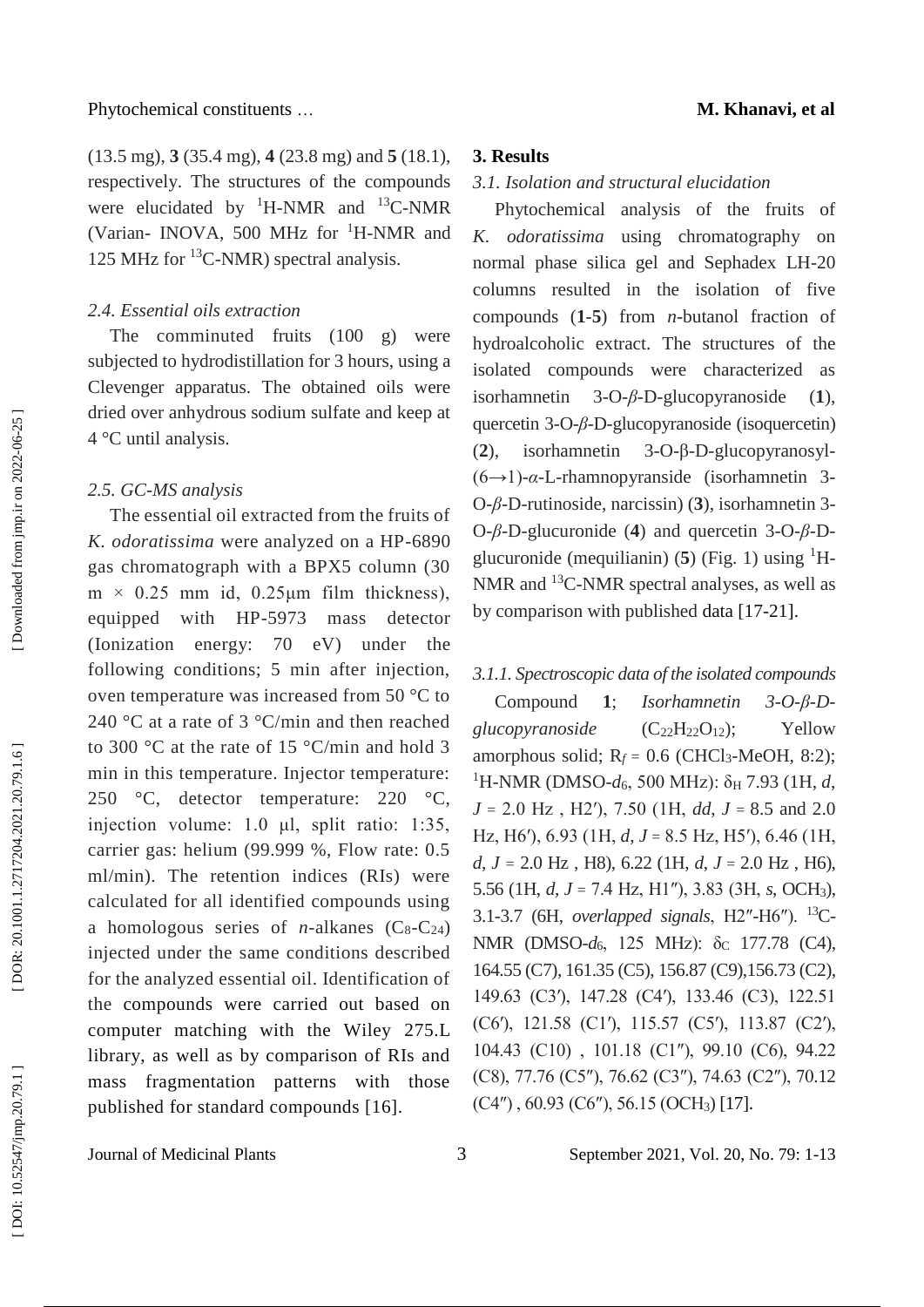



Isorhamnetin 3-O-glucuronide (4)

Quercetin 3-O-glucoronide (5)

**Fig . 1**. The structures of isolated compounds ( **1** - **5**) from *K. odoratissima* fruits

Compound **2**; *Quercetin 3 - O -β - D*  glucopyranoside (*isoquercetin*) (C<sub>21</sub>  $H<sub>20</sub>O<sub>12</sub>$ ; Yellow amorphous solid;  $R_f = 0.5$  (CHCl<sub>3</sub>-MeOH, 8:2); <sup>1</sup>H-NMR (DMSO-d<sub>6</sub>, 500 MHz): δ<sub>H</sub> 7.58 (1H, *d*, *J*  = 2.0 Hz, H2′), 7.56 (1H, *dd*, *J*  = 9.0 and 2.0 Hz, H6′), 6.86 (1H, *d*, *J*  = 9.0 Hz, H5′), 6.42 (1H, *d*, *J*  = 2.0 Hz, H8), 6.21 (1H, *d* , *J*   $= 2.0$  Hz, H<sub>6</sub>), 5.45 (1H,  $d, J = 7.5$  Hz, H<sub>1</sub>"), 3.1-3.7 (6H, *overlapped signals*,  $H2''-H6''$ ). <sup>13</sup>C-NMR (DMSO-*d*<sub>6</sub>, 125 MHz): δ<sub>C</sub> 177.82 (C4), 164.52 (C7), 161.37 (C5), 156.90 (C9),156.60 (C2), 148.69 (C4′), 145.07 (C3′), 133.80 (C3), 122.09 (C6′), 121.63 (C1′), 116.55 (C5′), 115.60 (C2′), 104.36 (C10), 101.29 (C1″), 99.05 (C6), 94.02 (C8), 77.88 (C5″), 76.73 (C3″), 74.42  $(C2'')$ , 70.21  $(C4'')$ , 61.26  $(C6'')$  [18].

Compound **3**; *Isorhamnetin 3 - O -β - D rutinoside* (*narcissin*) ( C<sup>28</sup> H<sup>32</sup> Yellow amorphous solid;  $R_f = 0.3$  (CHCl<sub>3</sub>-MeOH, 8:2); <sup>1</sup>H-NMR (DMSO-d<sub>6</sub>, 500 MHz): δ<sub>H</sub> 7.83 (1H, d,

*J*  = 1.8 Hz, H2′), 7.51 (1H, *dd*, *J*  = 8.4 and 1.8 Hz, H6′), 6.91 (1H, *d*, *J*  = 8.4 Hz, H5′), 6.44 (1H, *d*, *J*   $= 2.0$  Hz, H8), 6.21 (1H,  $d, J = 2.0$  Hz, H6), 5.40 (1H, *d*, *J*  = 7.4 Hz, H1″), 4.40 (1H, *br s*, H1‴), 3.83 (3H, *s*, OCH <sup>3</sup>), 3.0 -3.7 (10H, *overlapped signals*, H2″ -H6″ and H2‴ - H -5‴), 0.94 (3H, *d*, *J*   $= 6.2$  Hz, H6<sup>*m*</sup>); <sup>13</sup>C-NMR (DMSO- $d_6$ , 125 MHz): δ<sub>C</sub> 177.71 (C4), 164.34 (C7), 161.26 (C5), 157.01 (C9), 156.94 (C2), 149.57 (C4′), 147.26 (C3′), 133.48 (C3), 122.77 (C6′), 121.54 (C1′), 115.57 (C5′), 113.63 (C2′), 104.44 (C10), 101.54 (C1″), 101.25 (C1‴), 99.08 (C6), 94.31 (C8), 76.54 (C5″), 76.20 (C3″), 74.52 (C2″), 72.03 (C4‴), 70.82 (C3‴), 70.57 (C2‴), 70.39 (C4″), 68.68 (C5‴), 67.37 (C6″), 56.12 (OCH <sup>3</sup>), 17.99 (C6‴) [19].

Compound **4**; *Isorhamnetin 3 - O -β - D*  glucuronide (C<sub>22</sub>H<sub>20</sub>O<sub>13</sub>); Yellow amorphous solid;  $R_f = 0.5$  (CHCl<sub>3</sub>-MeOH, 8:2); <sup>1</sup>H-NMR (DMSO - *d* <sup>6</sup>, 500 MHz): δ <sup>H</sup> 8.06 (1H, *br s*, H2′),

Journal of Medicinal Plants

4 September 202 1, Vol. 20, No. 7 9: 1 -13

DOI: 10.52547/jmp.20.79.1]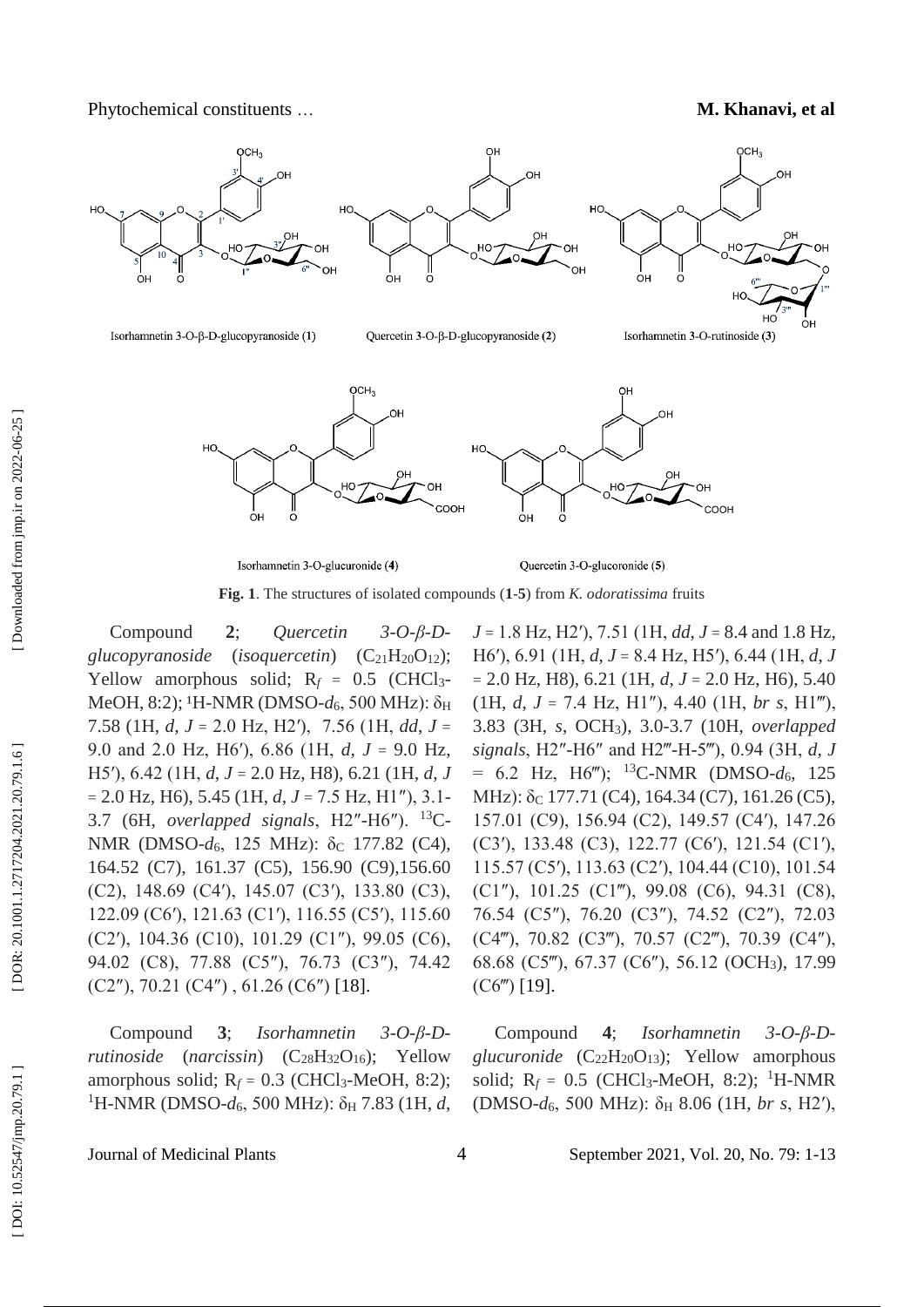Phytochemical constituents ...

7.36 (1H, *br d*, *J*  = 8.4, H6′), 6.87 (1H, *d*, *J*  = 8.4 Hz, H5′), 6.16 (1H, *br s*, H8), 5.99 (1H, *br s*, H6), 5.57 (1H, *d*, *J*  = 7.7 Hz, H1″), 3.80 (3H, *s*, OCH <sup>3</sup>), 3.21-3.39 (4H, *overlapped signals*, H2"-H5"). <sup>13</sup>C-NMR (DMSO-*d*<sub>6</sub>, 125 MHz): δ<sub>C</sub> 177.55 (C4), 173.13 (C6″), 165.44 (C7), 161.21 (C5), 156.81 (C9), 156.81 (C2), 149.38 (C4′), 147.14 (C3′), 133.23 (C3), 122.24 (C6′), 121.68 (C1′), 115.31 (C5′), 114.48 (C2′), 103.68 (C10), 101.28 (C1″), 99.02 (C6), 94.28 (C8), 76.42 (C3″), 76.61 (C5″), 74.35 (C2″), 72.44 (C4″), 56.13 (OCH3) [20].

Compound **5**; *Quercetin 3 - O -β - D*  glucuronide (mequilianin) (C<sub>21</sub>H<sub>18</sub>O<sub>13</sub>); Yellow amorphous solid;  $R_f = 0.4$  (CHCl<sub>3</sub>-MeOH, 8:2); <sup>1</sup>H-NMR (DMSO-d<sub>6</sub>, 500 MHz): δ<sub>H</sub> 8.23 (1H, *br s*, H2′), 7.33 (1H, *dd*, *J*  = 8.4 and 1.2 Hz, H6′), 6.83 (1H, *d*, *J*  = 8.4 Hz, H5′), 6.24 (1H, *br s*, H8), 6.06 (1H, *br s*, H6), 5.15 (1H, *d*, *J*  = 7.3 Hz, H1″), 3.1-3.5 (4H, *overlapped signals*, H2"-H6").<sup>13</sup>C-NMR (DMSO-*d*<sub>6</sub>, 125 MHz): δ<sub>C</sub> 177.27 (C-4), 172.95 (C6″), 165.06 (C7), 160.99 (C5), 157.25

(C9), 157.25 (C2), 148.62 (C4′), 145.04 (C3′), 134.35 (C3), 121.05 (C6), 121.05 (C1′), 118.10 (C -5′), 115.81 (C -2′), 103.52 (C10), 103.52 (C1″), 100.27 (C -6), 94.79 (C -8), 76.92 (C -3″), 74.54 (C -5″), 74.41 (C -2″), 72.05 (C -4″) [21].

### *3.2. Essential oil composition*

Hydrodistillation of the fruits of *K. odoratissima* led to the extraction of a pale yellowish oil with the yield of 1.5 % (V/W). GC-MS analysis of the obtained essential oil resulted in the identification of the thirty six compounds, representing 90.74 % of the oil (Table 1). Among the identified compounds, ( *Z*) -ligustilide (15.93 %),  $\delta$ -cadinene (12.26 %) and germacrene D (12.18 %) were the main compounds (Fig. 2) and oxygenated sesquiterpenes with relative percentage of 53.68 % were the main group of constituents identified in essential oil of *K. odoratissima* fruits .

**Table 1.** Chemical composition of the essential oil of *K. odoratissima* fruits obtained by hydrodistillation method

| <b>Table 1.</b> Chemical composition of the essential on of K. <i>000Tanssmia</i> frans obtained by hydrodistmation method |                             |               |        |  |  |
|----------------------------------------------------------------------------------------------------------------------------|-----------------------------|---------------|--------|--|--|
| No.                                                                                                                        | Compound name <sup>a</sup>  | $\frac{0}{0}$ | $RI^b$ |  |  |
| 1                                                                                                                          | $\alpha$ -Pinene            | 0.09          | 939    |  |  |
| $\mathfrak{2}$                                                                                                             | $\beta$ -Pinene             | 0.35          | 978    |  |  |
| 3                                                                                                                          | 2-Ethyl-2-hexenal           | 0.71          | 981    |  |  |
| 4                                                                                                                          | $\beta$ -Phellandrene       | 3.23          | 1027   |  |  |
| 5                                                                                                                          | 5-Pentylcyclohexa-1,3-diene | 1.43          | 1161   |  |  |
| 6                                                                                                                          | Lavandulol                  | 0.14          | 1170   |  |  |
| 7                                                                                                                          | Acetic acid octyl ester     | 0.24          | 1215   |  |  |
| 8                                                                                                                          | Citronellol                 | 0.27          | 1227   |  |  |
| 9                                                                                                                          | Lavandulyl acetate          | 0.75          | 1292   |  |  |
| 10                                                                                                                         | Ylangene                    | 0.62          | 1374   |  |  |
| 11                                                                                                                         | $\alpha$ -Copaene           | 2.92          | 1378   |  |  |
| 12                                                                                                                         | $\beta$ -Cubebene           | 0.48          | 1388   |  |  |
| 13                                                                                                                         | $\beta$ -Elemene            | 2.04          | 1391   |  |  |
| 14                                                                                                                         | $\alpha$ -Barbatene         | 0.42          | 1415   |  |  |
| 15                                                                                                                         | Lavandulyl isobutyrate      | 3.80          | 1417   |  |  |
| 16                                                                                                                         | $\nu$ -Elemene              | 4.34          | 1435   |  |  |
| 17                                                                                                                         | Sativene                    | 1.36          | 1437   |  |  |
| 18                                                                                                                         | $\alpha$ -Humulene          | 1.09          | 1453   |  |  |
| 19                                                                                                                         | $\gamma$ -Muurolene         | 0.49          | 1481   |  |  |
| 20                                                                                                                         | Germacrene D                | 12.18         | 1483   |  |  |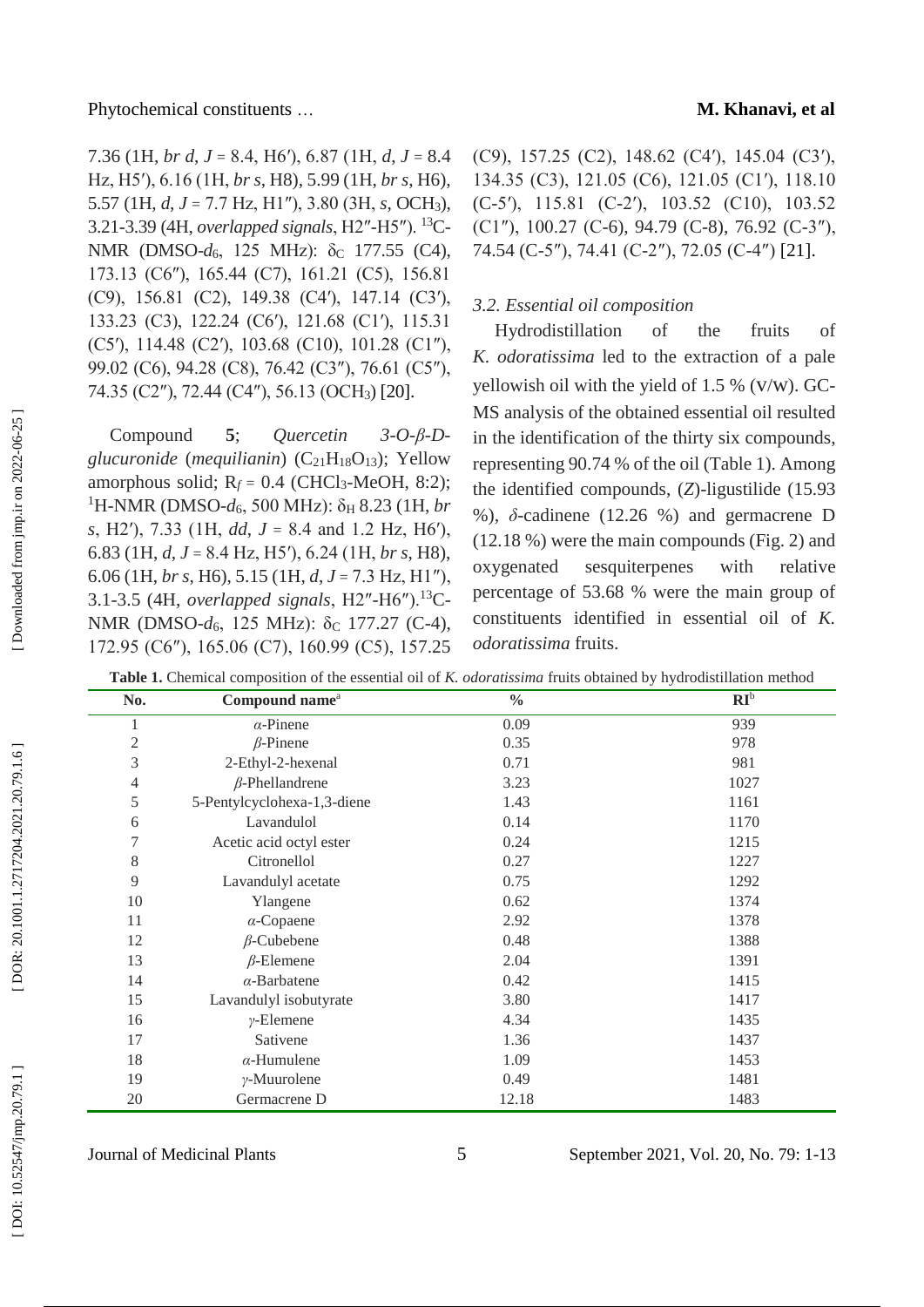### … **M. Khanavi, et al**

| No. | Compound name <sup>a</sup> | $\frac{0}{0}$ | RI <sup>b</sup> |
|-----|----------------------------|---------------|-----------------|
| 21  | Alloaromadendrene          | 1.81          | 1487            |
| 22  | $\gamma$ -Amorphene        | 1.07          | 1492            |
| 23  | $\alpha$ -Selinene         | 1.84          | 1498            |
| 24  | $\alpha$ -Muurolene        | 1.78          | 1504            |
| 25  | $\gamma$ -Cadinene         | 2.80          | 1512            |
| 26  | $\delta$ -Cadinene         | 12.26         | 1521            |
| 27  | Selina-3,7 $(11)$ -diene   | 2.16          | 1532            |
| 28  | Neryl 2-methyl butanoate   | 4.81          | 1571            |
| 29  | Germacrene B               | 4.02          | 1556            |
| 30  | Spatulenol                 | 0.56          | 1582            |
| 31  | Salvial-4(14)-en-1-one     | 0.27          | 1599            |
| 32  | $\alpha$ -epi-Muurolol     | 0.47          | 1648            |
| 33  | 3-Butylphthalide           | 0.61          | 1658            |
| 34  | (Z)-Butylidene phthalide   | 3.05          | 1678            |
| 35  | $(Z)$ -Ligustilide         | 15.93         | 1797            |
| 36  | $(E)$ -Ligustilide         | 0.35          | 1741            |
|     | Monoterpene hydrocarbons   | 3.67          |                 |
|     | Oxygenated monoterpenes    | 9.77          |                 |
|     | Sesquiterpene hydrocarbons | 53.68         |                 |
|     | Oxygenated sesquiterpenes  | 1.30          |                 |
|     | Non-terpenes               | 22.32         |                 |
|     | Total identified           | 90.74         |                 |

**Table 1.** Chemical composition of the essential oil of *K. odoratissima* fruits obtained by hydrodistillation method (Continued)

<sup>a</sup> Compounds listed in order of elution from BPX5 column; <sup>b</sup> Retention indices to C<sub>8</sub>-C<sub>24</sub> *n*-alkanes on BPX5 column.



 $(Z)$ -Ligustilide

δ-Cadinene

Germacrene D

**Fig. 2**. The structures of main compounds identified in essential oil of *K. odoratissima* fruits

### **4. Discussion**

Journal of Medicinal Plants

Five flavonol - O -glycosides, namely, isorhamnetin 3-O-β-D-glucopyranoside  $(1),$ quercetin 3-O-β-D-glucopyranoside (isoquercetin) ( **2** ), isorhamnetin 3 - O -*β* - D -rutinoside (narcissin) ( **3**), isorhamnetin 3 - O -*β* - D -glucuronide ( **4**) and quercetin 3-O-β-D-glucuronide (mequilianin) (5) were isolated from the fruits of *K. odoratissima* in present study for the first time.

Previously, two steroid derivatives, stigmasterol and  $\beta$ -sitosterol and one phthalide, 3 -butyliden -4,5 -dihydrophthalide reported from *n* -hexane extract of *K. odoratissima* fruits [14]. Flavonoids are phenolic compounds with well known free radical scavenging activity which makes them appropriate food supplements to prevent oxidative stress related diseases such as cancers, diabetes, cardiovascular, inflammatory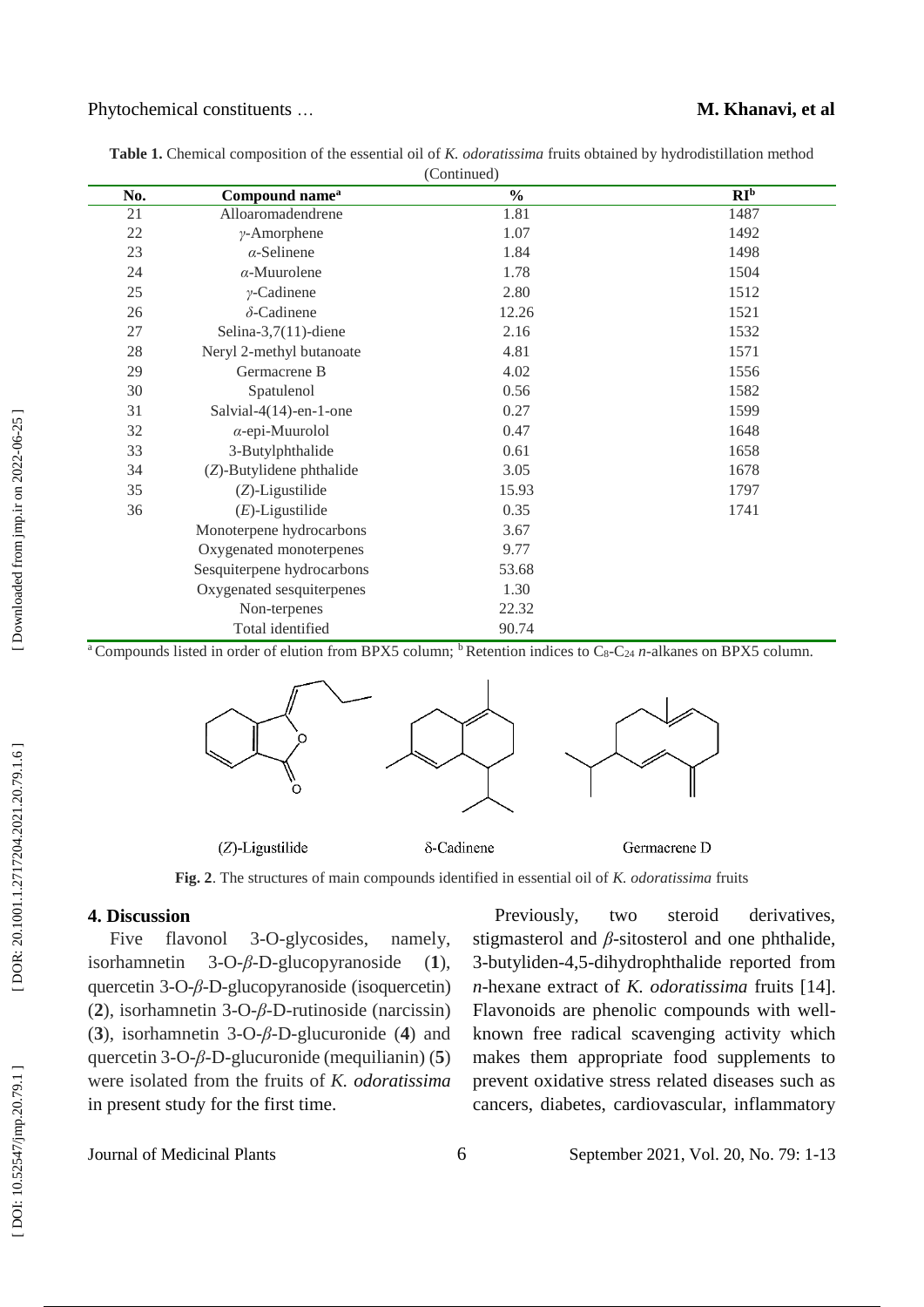and neurodegenerative diseases (such as Alzheimer and Parkinson) [22] .

The potent antioxidant activity of *isorhamnetin* - O -*β* - D -rutinoside, a major flavonol 3 - O -glycoside isolated in present study, has been reported in DPPH  $(IC_{50}; 9.01 \mu M, IC_{50})$ value of ascorbic acid as positive control; 11.93 μM) and ONOO (IC<sub>50</sub>; 2.56 μM, IC<sub>50</sub> value of DL -penicillamin as positive control; 5.1 μM) methods [23]. This compound (isorhamnetin 3 - O-β-D-rutinoside) has also been reported as one of antimicrobial principles of *Atriplex halimus* aerial parts with considerable antibacterial activity against *Streptococcus pyogenes* (inhibition zone; 17 ± 0.09 mm), *Escherichia coli* (inhibition zone;  $16 \pm 0.09$  mm) and *Acinetobacter baumanii* (inhibition zone; 16 ± 0.13 mm), having a low cytotoxicity on PMNCs  $(IC_{50}; 450 \mu g \text{ ml}^{-1})$  [24].

Isorhamnetin 3-O-β-D-glucopyranoside and quercetin 3-O-β-D-glucopyranoside (isoquercetin), two other flavonol glycosides isolated from *K. odoratissima* fruits in present study, have been documented for its antioxidant [25], antidiabetic [26] and hepatoprotective [27] activities. Furthermore, in a bioassay -guided fractionation study quercetin 3 - O -glucoside was isolated as active compounds of *Sambucus ebulus* L. leaves with rremarkable wound healing activity [28] .

Isorhamnetin and quercetin were also isolated as their  $3$ -O- $\beta$ -D-glucuronide derivatives in the present study. A bioactivity -guided isolation study reported the isolation of isorhamnetin 3 - O *β* - D -glucuronide as one of active compounds of *Sanguisorba officinalis* L. (Rosaceae) with considerable lipid accumulation inhibition on 3T3 -L1 cells (IC30; 18.43 μM) [29]. *Chuquiraga spinosa* (Asteraceae), *Cichorium spinosum*  L*.*  (Asteraceae), *Foeniculum vulgare* L. (Apiaceae) and some cultivars of *Vitis vinifera* L. (Vitaceae) are examples of plants reported to contain isorhamnetin 3-O-β-D-glucuronide [30-34].

Quercetin 3-O-β-D-glucuronide has been found in some plant species such as *Calligonum comosum* L. (Polygonaceae), *Rubus ulmifolius* Schott. (Rosaceae) and *Phaseolus vulgaris* L. (Fabaceae), as well as one of major human metabolites of quercetin [35 -38]. One study suggested that supplementation of quercetin 3-O*β* - D -glucuronide can reduce the relative risk for developing Alzheimer's disease (AD) dementia [39]. They showed that quercetin 3-O-β-Dglucuronide can significantly reduce the generation of *β*-amyloid (A*β*) peptides and improves AD ‐type deficits in hippocampal formation basal synaptic transmission and long ‐ term potentiation, possibly through mechanisms involving the activation of the c ‐Jun N ‐terminal kinases and the mitogen ‐activated protein kinase signaling pathways [39] . In another study, quercetin 3 - O -*β* - D -glucuronide showed to possess anti-neuroinflammatory activity in lipopolysaccharide (LPS) -induced inflammation in BV2 cells by inhibition of the production of NO and PGE2 and reducing the levels of some pro -inflammatory cytokines such as TNF - *α* and interlukin- $1\beta$  [40]. Moreover, beneficial effects of quercetin 3 - O -*β* - D -glucuronide in arteriosclerosis prevention has been reported via elevating plasma HDLC followed by induction of ABCA1 (ATP -binding cassette, subfamily A, member 1) expression, a crucial cholesterol transporter involved in reverse cholesterol transport [41] .

In the present study, GC -MS analysis of the essential oil extracted from the fruits of *K. odoratissima* resulted in the identification of thirty six compounds, of which (Z)-ligustilide (15.93 %), *δ* -cadinene (12.26 %) and germacrene D (12.18 %) were the main compounds (Fig. 2). One study reported *α* -caryophyllene (22.60 %),  $α$ -humulene (20.0 %) and cyclopropane (11.54 %) as the main compounds of the essential oil of *K. odoratissima* fruits, gathered from Zardkooh

7 September 202 1, Vol. 20, No. 7 9: 1 -13

DOI: 10.52547/jmp.20.79.1]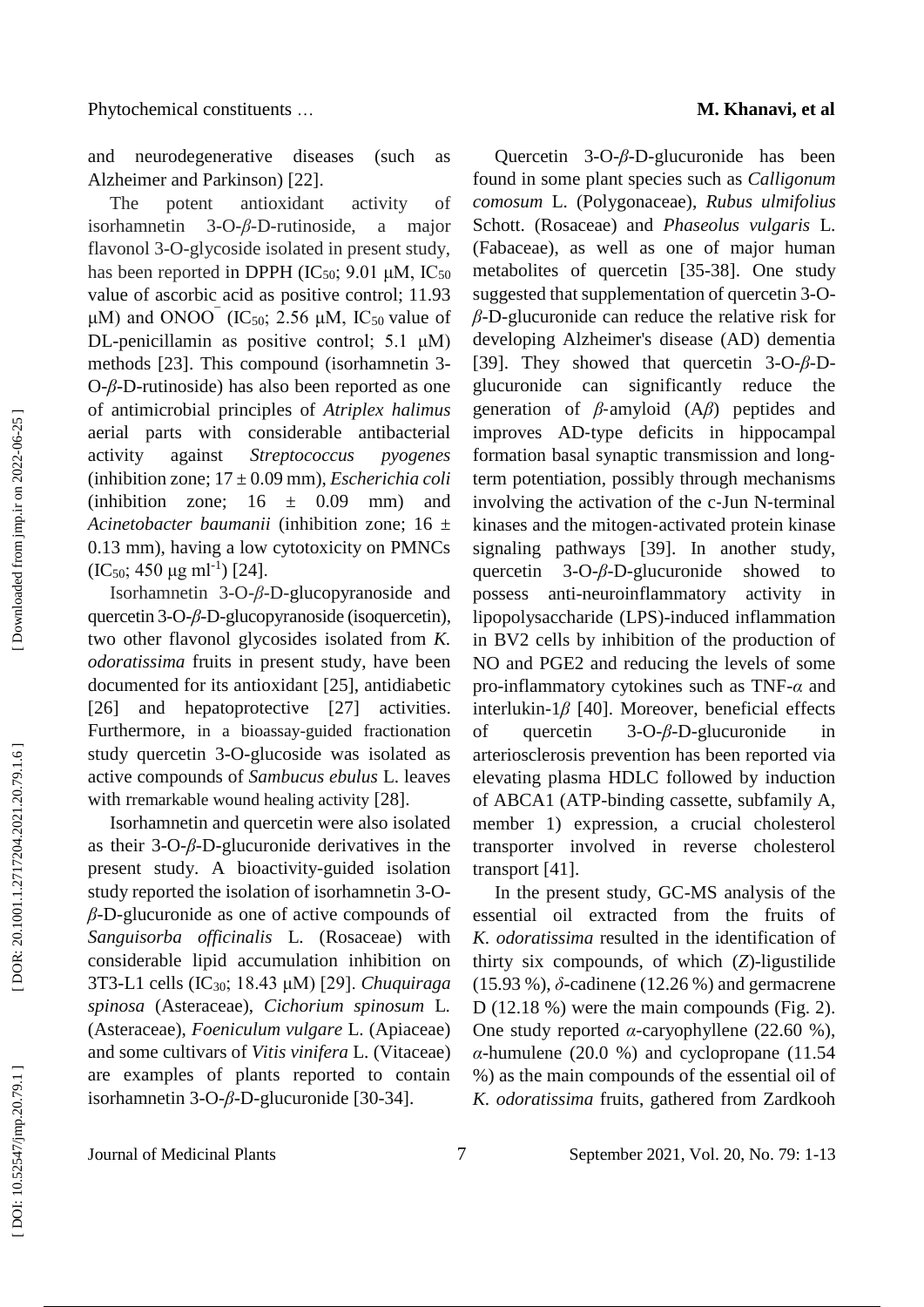### … **M. Khanavi, et al**

Mountain, (Charmahal -Bakhtiari, Iran) [42] . In another study on the fruits of this plant collected from Samsami region (Chaharmahal -Bakhtiari, Iran) (Z)-Ligustilide (86.0 %), (2E)-decen-1-ol (8.0 %), pentyl cyclohexa -1,3 -diene (4.4 %) were characterized as main compounds of its essential oil [43] . The results of previous reports on essential oil composition of different parts of *K. odoratissima* have been summarized in Table 2 [5, 7, 8, 13, 15, 43 -47]. Beside possible genetic diversity, variation observed in essential oil constituents may be raised from some geographical differences between the populations of *K. odoratissima* [48] .

**Table 2.** The results of essential oil analysis of *K. odoratissima* from the previous and present studies.

| <b>Location of collection</b>                              | Date                | <b>Method</b>   | Part           | Main compounds $(\% )$                                                                                                         | Ref.             |
|------------------------------------------------------------|---------------------|-----------------|----------------|--------------------------------------------------------------------------------------------------------------------------------|------------------|
| Fereydunshahr, Isfahan,<br>Iran                            | Dec<br>2018         | HD <sup>a</sup> | Fruit          | (Z)-Ligustilide (15.9 %), $\delta$ -Cadinene (12.3 %),<br>Germacrene D (12.2 %)                                                | Present<br>study |
| Dishmook, Kohgiluye-<br>Buyer Ahmad, Iran                  |                     |                 |                | (Z)-Ligustilide (58.7%), Carvacrol (7.8%),<br>trans-3-Butylidene phthalide (4.9%), Thymol<br>$(4.5\%)$ ,                       |                  |
| Keloseh region, Isfahan,<br>Iran                           | May<br>2014         | HD              | Leaf           | (Z)-Ligustilide (53.5%), Thymol (7.9%), trans-<br>3-Butylidene phthalide (3.3%)                                                | 5                |
| Fereydunshahr, Isfahan,<br>Iran                            |                     |                 |                | $(Z)$ -Ligustilide (51.3%), Thymol (8.7%),<br>Carvacrol (3.2%)                                                                 |                  |
| Central Zagros Mountain,<br>Chaharmahal-Bakhtiari,<br>Iran | Apr<br>2009         | HD              | Leaf           | (Z)-Ligustilide (77.7%), 2-Octen-1-ol acetate<br>$(6.3\%)$ , $(E)$ -Ligustilide $(2.3\%)$                                      | 7                |
| Kohgiluye-Buyer Ahmad,<br>Iran                             | Apr-<br>May<br>2012 | HD              | Aerial<br>part | (Z)-Ligustilide $(34.5\%)$ , $(E)$ -Ligustilide $(11.8\%)$ ,<br>3-(Z)-Butylidenephthalide (8.8%), Dec-9-en-1-<br>ol (5.9%)     | 8                |
| Central Zagros mountain,<br>Iran                           | Mar<br>2006         | HD              | Aerial<br>part | (Z)-Ligustilide (85.9%), $\alpha$ -Copaene (1.4%), $\delta$ -<br>Cadinene (0.7%)                                               | 13               |
| Fereydunshahr, Isfahan,<br>Iran                            | Aug<br>2009         | HD              | Fruit          | Z-ligustilide (51.0%), $\delta$ -Terpinen-7-al (10.3%),<br>$\delta$ -terpinene (5.3%), Cumin aldehyde (5.2%)                   | 15               |
| Zardkooh Mountain,<br>Charmahal-Bakhtiari, Iran            | Jul-Aug<br>2011     | HD              | Fruits         | $\alpha$ -Caryophyllene (22.6%), $\alpha$ -Humulene (20.0%),<br>Cyclopropane (11.5%)                                           | 42               |
|                                                            | Jun-Jul<br>2014     | HD              | Root           | $(Z)$ -Ligustilide (54.0%), (2E)-Decen-1-ol<br>(10.7%), Pentyl cyclohexa-1,3-diene (6.4%),<br>(3Z)-Butylidene phthalide (5.8%) |                  |
|                                                            |                     |                 | Stem           | (Z)-Ligustilide $(58.7\%)$ , $(2E)$ -Decen-1-ol<br>$(11.6\%)$ , Pentyl cyclohexa-1,3-diene $(4.4\%)$                           |                  |
| Samsami region,<br>Chaharmahal-Bakhtiari,<br>Iran          |                     |                 | Leaf           | $(Z)$ -Ligustilide (66.8%), (2E)-Decen-1-ol<br>(12.3%), Pentyl cyclohexa-1,3-diene (3.8%)                                      | 43               |
|                                                            |                     |                 | Flower         | (Z)-Ligustilide (62.4%), Geranyl butyrate<br>(9.0%), trans-Muurola-4(14) 5-diene (5.5%)                                        |                  |
|                                                            |                     |                 | Fruit          | $(Z)$ -Ligustilide (86.0%), (2E)-Decen-1-ol<br>(8.0%), Pentyl cyclohexa-1,3-diene (4.4%)                                       |                  |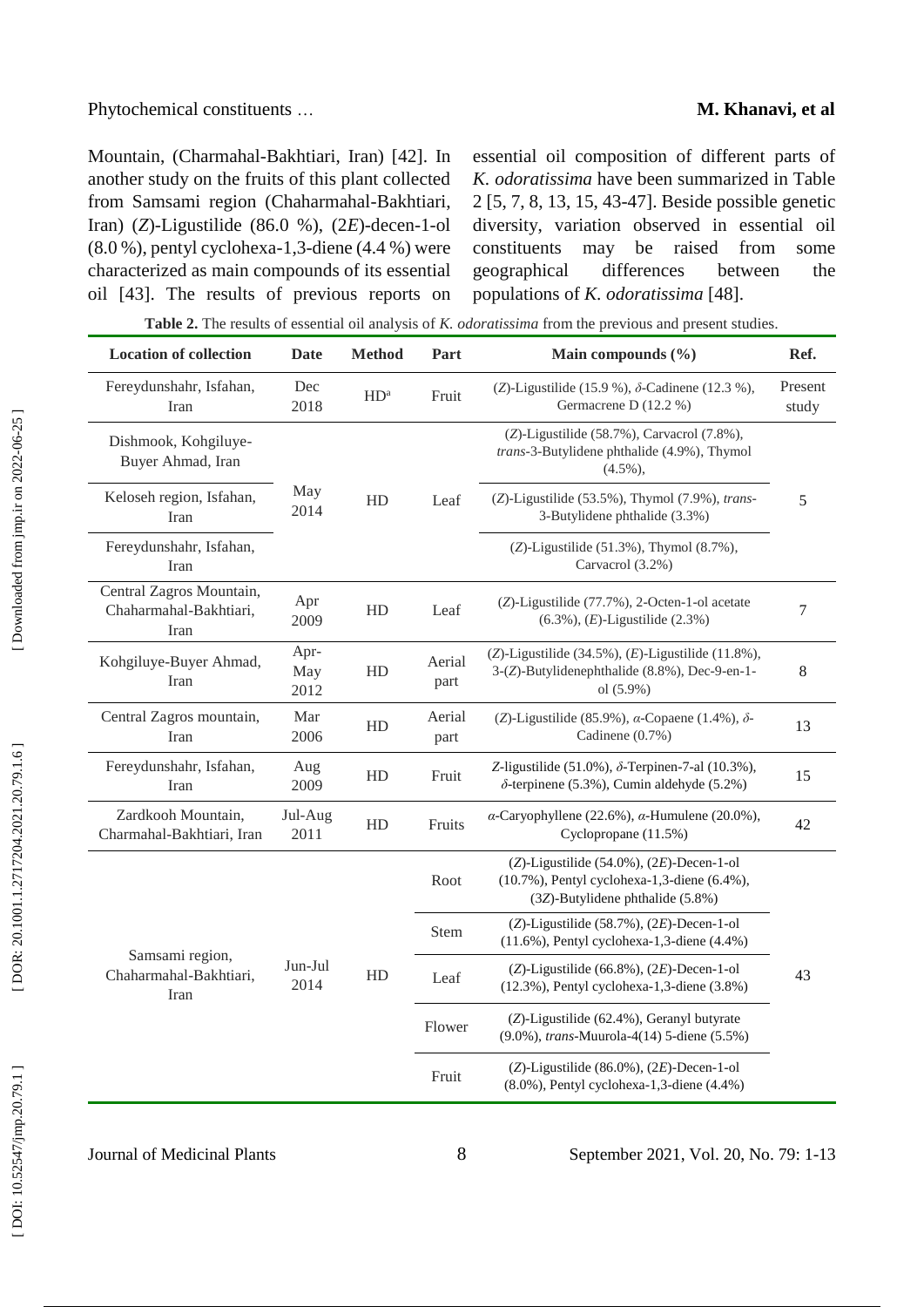**Table 2.** The results of essential oil analysis of *K. odoratissima* from the previous and present studies (Continued)

| <b>Location of collection</b>                                        | Date            | <b>Method</b> | Part           | Main compounds $(\% )$                                                                                                                 | Ref. |
|----------------------------------------------------------------------|-----------------|---------------|----------------|----------------------------------------------------------------------------------------------------------------------------------------|------|
|                                                                      | Aug<br>2007     | HD            | <b>Stem</b>    | Borneol (36.9 %), Bornyl acetate (14.0 %),<br>1,8-Cineol (13.6 %), Camphor (9.5 %)                                                     | 44   |
| Keloseh region,<br>Fereydunshahr,<br>Isfahan, Iran                   |                 |               | Flower         | 1,8-Cineol (22.0%), Camphor (20.1%), $\alpha$ -Pinene<br>$(19.0\%)$ , Camphene $(12.0\%)$ , Bornyl acetate $(5.8\%)$                   |      |
|                                                                      |                 |               | Leaf           | $\beta$ -Terpinene (23.0%), Sabinene (9.0%), $\alpha$ -Thujene<br>$(8.4\%)$                                                            |      |
| Fereydunshahr,<br>Isfahan, Iran                                      | Jul 2007        | HD            | Aerial<br>part | (Z)-Ligustilide $(87.6\%)$ , $(E)$ -Ligustilide $(3.2\%)$ ,<br>Piperitone epoxide (3.1%)                                               | 45   |
| Bazoft region,<br>Chaharmahal-<br>Bakhtiari, Iran                    |                 |               |                | $(Z)$ -Ligustilide (47.3%), (3E)-Butyldiene phthalide<br>$(17.38\%), (E)$ -Ligustilide $(6.3\%)$ , 2-Octen-1-ol<br>acetate $(5.4\%)$   |      |
| Koohrang region,<br>April<br>Chaharmahal-<br>2008<br>Bakhtiari, Iran |                 | HD            | Aerial<br>part | $(Z)$ -Ligustilide (33.7%), (3E)-Butyldiene phthalide<br>$(20.1\%)$ , $(E)$ -Ligustilide $(6.6\%)$ , 2-Octen-1-ol acetate<br>$(5.2\%)$ | 46   |
| Samsami region,<br>Chaharmahal-<br>Bakhtiari, Iran                   |                 |               |                | $(Z)$ -Ligustilide (37.6%), (3E)-Butyldiene phthalide<br>$(19.9\%)$ , $(E)$ -Ligustilide $(7.0\%)$ , Kessane $(5.3\%)$                 |      |
| Zagros mountain, Iran                                                | May-Jun<br>2012 | HD            | Aerial<br>part | $\alpha$ -Pinene (20.1%), 1,8-Cineole (18.2%), (Z)-<br>Ligustilide $(15.5\%)$                                                          | 47   |

( *Z*) a phthalide derivative identified as major constituent in most of previously studied *K. odoratissima* essential oils, has received attention for its interesting pharmacological and biological effects such as neuroprotective, anti-oxidation. antiinflammatory, analgesic and anticancer effects [49] .

## **5. Conclusion**

The presence of flavonoid glycosides ( **1** - **5**) and phthalide derivatives with known health beneficial effects make the fruits of *K. odoratissima* as a natural remedy with valuable therapeutic potentials and suggest it an appropriate option for further studies. Meanwhile, restricted distribution of *K. odoratissima* underline the importance of an appropriate conservation approach for the uses of this species for medicinal and food purposes.

### **Author contributions**

MK: Study supervision and data interpretation; SG: Experimental analysis and preparation of manuscript draft; GS: Experimental analysis; MD: Original idea presentation, study design, study supervision, data interpretation and revision of the manuscript.

### **Conflict of interest**

The authors declare that there is no conflict of interest.

### **Acknowledgment**

This research was supported by Tehran University of Medical Sciences and Health Services grant (No. 48353).

Downloaded from jmp.ir on 2022-06-25 ]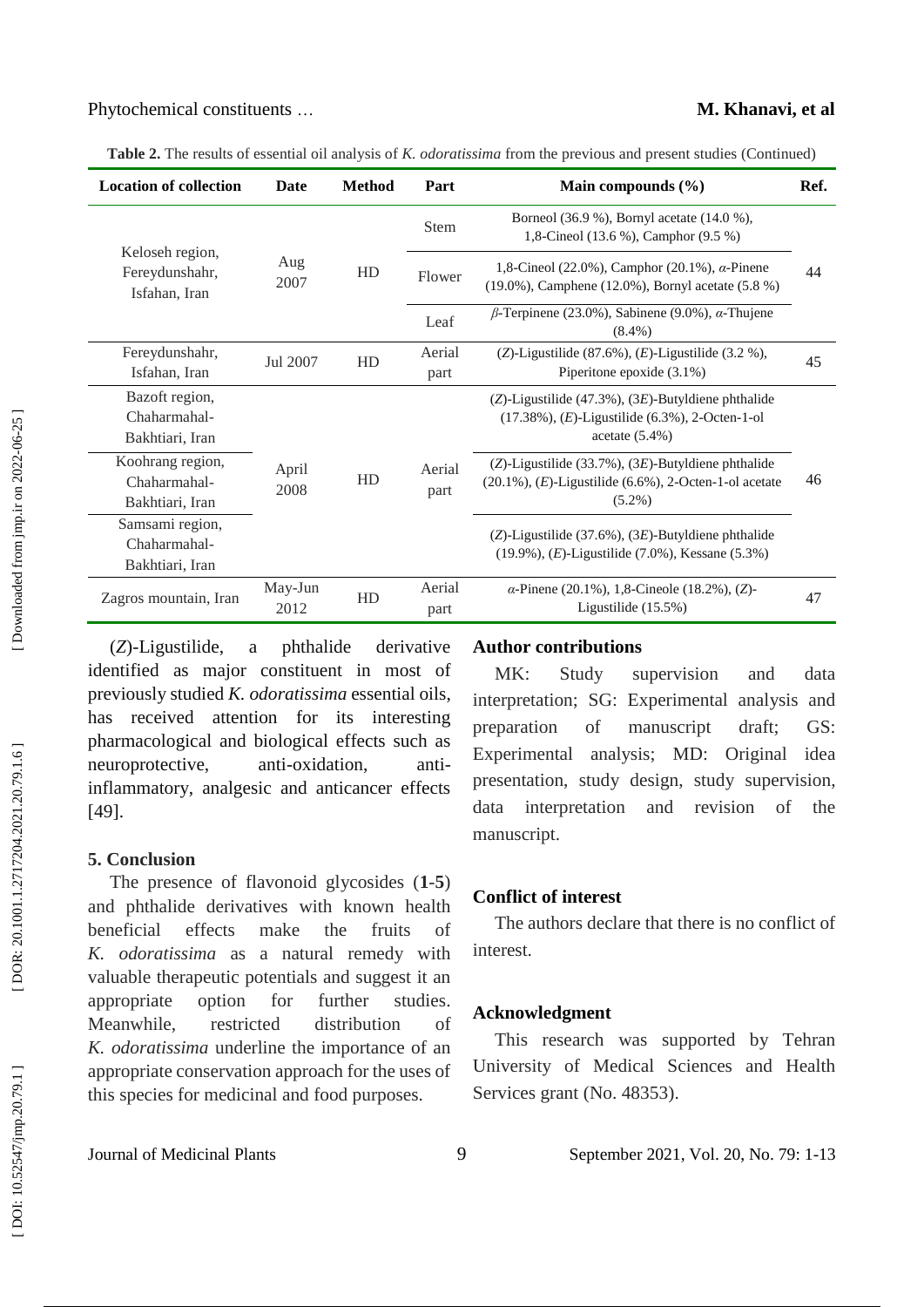### **References**

**1.** Mozaffarian V. Flora of Iran, No.54: Umbelliferae. Tehran: Publication of Research Institute of Forests and Rangelands; 2007.

**2.** Amiri MS and Joharchi MR. Ethnobotanical knowledge of Apiaceae family in Iran: a review. *Avicenna J. Phytomed*. 2016; 6(6): 621 -35. doi: 10.22038/AJP.2016.6696 .

**3 .** Ahmadi K, Omidi H, Amini Dehaghi M and Naghdi Badi H. A review on the botanical, phytochemical and pharmacological characteristics of *Kelussia odoratissima* Mozaff. *J. Med. Plants* 2020; 18(72): 30 -45.

**4 .** Ahmadi F, Kadivar M and Shahedi M. Antioxidant activity of *Kelussia odoratissima* Mozaff. in model and food systems. *Food Chem*. 2007; 105(1): 57 -64. doi: 10.1016/j.foodchem. 2007.03.056 .

**5 .** Akbarian A, Rahimmalek M, Sabzalian MR and Sarfaraz D. Variation in essential oil composition, phenolic, flavonoid and antioxidant activity of *Kelussia odoratissima* Mozaff based on three model systems. *J. Appl. Res. Med. Aromat. Plants* 2019; 13: 100208. doi: 10.1016/j.jarmap.2019.100208 .

**6 .** Sureshjani MH, Yazdi FT, Mortazavi SA, Behbahani BA and Shahidi F. Antimicrobial effects of *Kelussia odoratissima* extracts against food borne and food spoilage bacteria "*in vitro*". *Arch. Adv. Biosci.* 2014: 5(2): 115-20. doi:10.22037/JPS.V5I2.5943 .

**7 .** Vatandoost H, Sanei Dehkordi A, Sadeghi SMT, Davari B, Karimian F, Abai M R and Sedaghat MM. Identification of chemical constituents and larvicidal activity of *Kelussia odoratissima* Mozaffarian essential oil against two mosquito vectors *Anopheles stephensi* and *Culex pipiens* (Diptera: Culicidae). *Exp. Parasitol*. 2012; 132(4): 470 -574. doi: 10.1016/ j.exppara.2012.09.010.

**8 .** Kheirabadi KP, Dehkordi SS and Kheibari P. Effect of *Kelussia odoratissima* Mozaff . essential oil on promastigot form of *Leishmania major* (*in vitro*). *J. HerbMed Pharmacol*. 2015; 4(1): 10 -14.

**9 .** Karimian H, Arya A, Fadaeinasab M, Razavi M, Hajrezaei M, Khan AK , Ali HM, Abdulla MA and Noordin MI. *Kelussia odoratissima* Mozaff. activates intrinsic pathway of apoptosis in breast cancer cells associated with S phase cell cycle arrest via involvement of p21/p27 *in vitro* and *in vivo*. *Drug Des. Devel. Ther*. 2017; 11: 337 -50. doi: 10.2147/dddt.s121518 .

**10 .** Sedighi M, Rafieian -Kopaei M, Noori - Ahmadabadi M. *Kelussia odoratissima* Mozaffarian inhibits ileum contractions through voltage dependent and beta adrenergic receptors. Life Sci. J. 2012; 9(4): 1033-8.

**11 .** Minaiyan M, Sajjadi SE, Naderi N and Taheri D. Anti -inflammatory effect of *Kelussia odoratissima* Mozaff. hydroalcoholic extract on acetic acid -induced acute colitis in rats. *J. Rep. Pharm. Sci.* 2014; 3(1): 28 -35.

**12 .** Safaeian L, Sajjadi SE, Javanmard SH and Gholamzadeh H. Antihypertensive and antioxidant effects of hydroalcoholic extract from the aerial parts of *Kelussia odoratissima* Mozaff. in dexamethasone -induced hypertensive rats. *Adv. Biomed. Res.* 2016; 5: 25. doi: 10.4103/2277 -9175.176342 .

**13 .** Rabbani M, Sajjadi SE and Sadeghi M. Chemical composition of the essential oil from *Kelussia odoratissima* Mozaff. and the evaluation of its sedative and anxiolytic effects in mice. *Clinics*. 2011; 66(5): 843 -8. doi: 10.1590 /s1807 -59322011000500022 .

**14 .** Sajjadi S, Shokoohinia Y and Mehramiri P. Isolation and characterization of steroids, phthalide and essential oil of the fruits of

Journal of Medicinal Plants 10 September 2021, Vol. 20, No. 79: 1 -13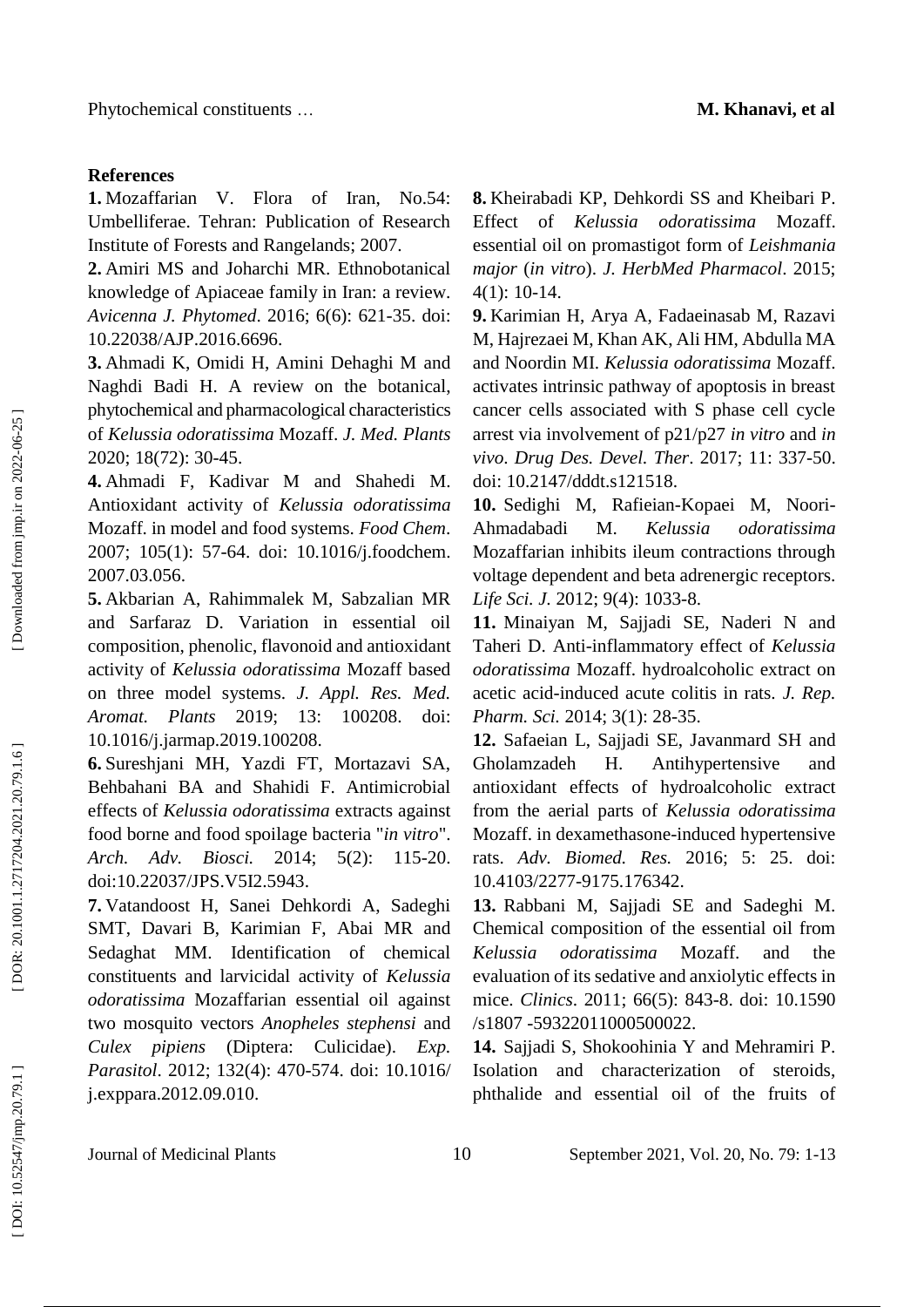*Kelussia odoratissima* Mozaff., an endemic mountain celery. *Res. Pharm. Sci*. 2013; 8(1): 35 - 41.

**15 .** Saeedi KA and Omidbaigi R. Chemical characteristics of the seed of Iranian endemic plant *Kelussia odoratissima*. *Chem. Nat. Compd*. 2010; 46(5): 813-5. doi: 10.1007/s10600-010-9754 - 7

**16 .** Adams RP. Identification of essential oil components by gas chromatography/mass spectrometry. Carol Stream: Allured Publishing Corporation; 2007.

**17 .** Aliotta G, Della Greca M, Monaco P, Pinto G, Pollio A and Previtera L. In vitro algal growth inhibition by phytotoxins of *Typha latifolia* L. *J. Chem. Ecol.* 1990; 16(9): 2637 -46. doi: 10.1007/bf00988075 .

**18 .** Eldahshan OA. Isolation and structure elucidation of phenolic compounds of carob leaves grown in Egypt. *Curr. Res. J. Biol. Sci*. 2011; 3(1): 52 -5.

**19 .** Güvenalp Z, Özbek H, Ünsalar T, Kazaz C, Demirezer LÖ. Iridoid, flavonoid, and phenylethanoid glycosides from Wiedemannia orientalis. *Turk. J. Chem*. 2006; 30(3): 391 -400.

**20 .** Im SH, Wang Z, Lim SS, Lee OH and Kang IJ. Bioactivity -guided isolation and identification of anti -adipogenic compounds from *Sanguisorba officinalis*. *Pharm. Biol*. 2017; 55(1): 2057 -64. doi: 10.1080/13880209.2017.1357736 .

**21 .** Nugroho A, Song BM, Lee KT, Park HJ. Quantification of antidepressant miquelianin in mature and immature fruits of Korean *Rubus species*. *Nat. Prod. Sci*. 2014; 20(4): 258 -61. doi: 10.1080/13880209.2017.1357736 .

**22 .** Shahidi F and Ambigaipalan P. Phenolics and polyphenolics in foods, beverages and spices: Antioxidant activity and health effects- a review. *J. Funct. Food.* 2015; 18: 820 -97. doi: 10.1016/j.jff.2015.06.018 .

**23 .** Hyun SK, Jung YJ, Chung HY, Jung HA, Choi JS. Isorhamnetin glycosides with free radical and ONOO - scavenging activities from the stamens of *Nelumbo nucifera*. *Arch. Pharm. Res.* 2006; 29(4): 287-92. doi: 10.1007/bf02968572 .

24. El-Aasr M, Kabbash A, El-Seoud KAA, Al-Madboly LA and Ikeda T. Antimicrobial and Immunomodulatory activities of flavonol glycosides isolated from *Atriplex halimus* L. herb. *J. Pharm. Sci. Res*. 2016; 8(10): 1159 -68.

**25 .** Zheng Y -Z, Deng G, Liang Q, Chen D -F, Guo R and Lai R -C. Antioxidant activity of quercetin and its glucosides from propolis: A theoretical study. *Sci. Rep.* 2017; 7(1): 1 -11. doi: 10.1038/s41598 -017 -08024 - 8 .

**26 .** Panda S and Kar A. Antidiabetic and antioxidative effects of *Annona squamosa* leaves are possibly mediated through quercetin-3-Oglucoside. *Biofactors* 2007; 31(3 -4): 201 -10. doi: 10.1002/biof.5520310307 .

**27 .** Lee S, Lee J, Lee H and Sung J. Relative protective activities of quercetin, quercetin-3glucoside, and rutin in alcohol -induced liver injury. *J. Food Biochem*. 2019; 43(11): e13002. doi: 10.1111/jfbc.13002 .

**28 .** Süntar IP, Akkol EK, Yalçın FN, Koca U, Keleş H and Yesilada E. Wound healing potential of *Sambucus ebulus* L. leaves and isolation of an active component, quercetin 3-Oglucoside. *J. Ethnopharmacol*. 2010; 129(1): 106 -14. doi: 10.1016/j.jep.2010.01.051 .

**29 .** Im SH, Wang Z, Lim SS, Lee OH and Kang IJ. Bioactivity -guided isolation and identification of anti -adipogenic compounds from *Sanguisorba officinalis. Pharm. Biol*. 2017; 55(1): 2057 -64. doi: 10.1080/13880209.2017.1357736.

**30 .** Landa A, Casado R and Calvo MI. Identification and quantification of flavonoids from Chuquiraga spinosa (Asteraceae). *Nat.*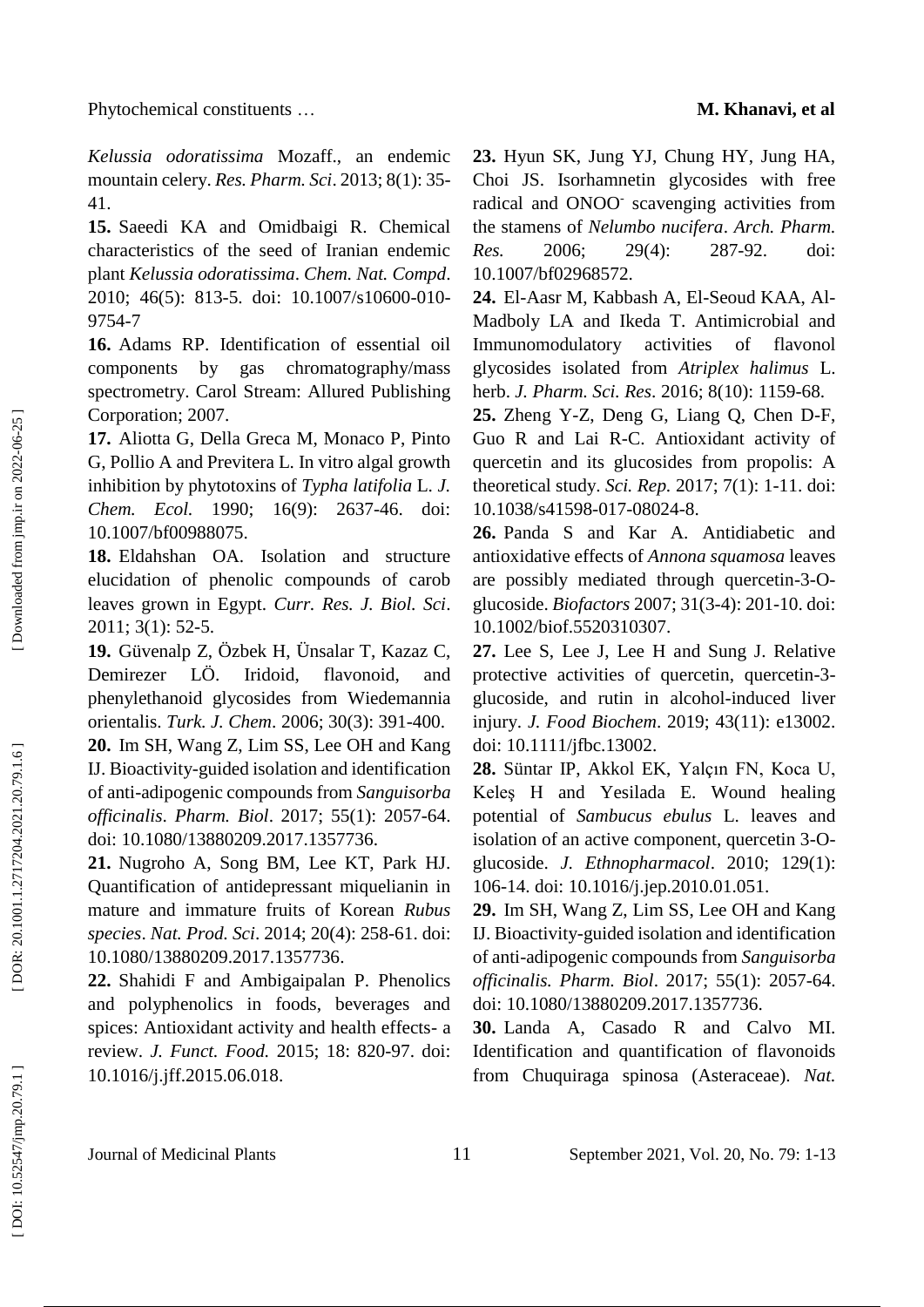*Prod. Commun*. 2009; 4(10): 1353 -1355. doi: 10.1177/1934578X0900401008 .

**31 .** Petropoulos SA, Fernandes Â, Vasileios A, Ntatsi G, Barros L and Ferreira IC. Chemical composition and antioxidant activity of *Cichorium spinosum* L. leaves in relation to developmental stage. *Food Chem*. 2018; 239: 946 -52. doi: 10.1016/j.foodchem.2017.07.043 .

**32 .** Parejo I, Jauregui O, Sánchez -Rabaneda F, Viladomat F, Bastida J and Codina C. Separation and characterization of phenolic compounds in fennel (*Foeniculum vulgare*) using liquid chromatography negative electrospray ionization tandem mass spectrometry. *J. Agric. Food Chem*. 2004; 52(12): 3679 -87. doi: 10.1021/jf030813h.

**33 .** Castillo -Muñoz N, Gómez Gómez-Alonso S, García -Romero E and Hermosín -Gutiérrez I. Flavonol profiles of *Vitis vinifera* white grape cultivars. *J. Food Compost. Anal.* 2010; 23(7): 699 -705. doi: 10.1016/j.jfca.2010.03.017.

**34 .** Del ‐Castillo Monforte L, Tomás ‐Las ‐Heras R, Martínez ‐Abaigar J and Núñez E. Phenolic characteristics acquired by berry skins of *Vitis vinifera* cv. Tempranillo in response to close-to-ambient solar ultraviolet radiation are mostly reflected in the resulting wines. *J. Sci. Food Agric*. 2020; 100(1): 401 -9. doi: 10.1002/jsfa.10068 .

**35 .** Badria FA, Ameen M and Akl MR. Evaluation of cytotoxic compounds from *Calligonum comosum* L. growing in Egypt. *Z. Naturforsch. C.* 2007; 62(9 -10): 656 -60. doi: 10.1515/znc -2007 - 9 -1005 .

**36 .** Dall'Acqua S, Cervellati R, Loi MC and Innocenti G. Evaluation of *in vitro* antioxidant properties of some traditional Sardinian medicinal plants: Investigation of the high antioxidant capacity of *Rubus ulmifolius*. *Food Chem.* 2008; 106(2): 745-9. doi: 10.1016/j.foodchem.2007.06.055 .

**37 .** Plumb GW, Price KR and Williamson G. Antioxidant properties of flavonol glycosides from green beans. *Redox Rep*. 1999; 4(3): 123 -7. doi: 10.1179/135100099101534800.

**38 .** Moon J -H, Tsushida T, Nakahara K and Terao J. Identification of quercetin 3-O-β-Dglucuronide as an antioxidative metabolite in rat plasma after oral administration of quercetin. *Free Radical Bio. Med*. 2001; 30(11): 1274 -85. doi: 10.1016/s0891 -5849(01)00522 -6.

**39 .** Ho L, Ferruzzi MG, Janle EM, Wang J, Gong B, Chen TY, Lobo J, [Cooper](https://pubmed.ncbi.nlm.nih.gov/?term=Cooper+B&cauthor_id=23097297) B, [Wu](https://pubmed.ncbi.nlm.nih.gov/?term=Wu+QL&cauthor_id=23097297) QL, [Talcott](https://pubmed.ncbi.nlm.nih.gov/?term=Talcott+ST&cauthor_id=23097297) ST, [Percival](https://pubmed.ncbi.nlm.nih.gov/?term=Percival+SS&cauthor_id=23097297) SS, [Simon](https://pubmed.ncbi.nlm.nih.gov/?term=Simon+JE&cauthor_id=23097297) JE and [Pasinetti](https://pubmed.ncbi.nlm.nih.gov/?term=Pasinetti+GM&cauthor_id=23097297) GM. Identification of brain -targeted bioactive dietary quercetin - 3 - O -glucuronide as a novel intervention for Alzheimer's disease. *FASEB J*. 2013; 27(2): 769 -81. doi: 10.1096/fj.12 -212118 . **40 .** Yoon CS, Kim DC, Ko WM, Kim KS, Lee DS, Kim DS, Cho HK, Seo J, Kim SY, Oh H and Kim YC. Anti -neuroinflammatory effects of quercetin - 3 - O -glucuronide isolated from the leaf of *Vitis labruscana* on LPS-induced neuroinflammation in BV2 cells. *Korean J. Pharmacog*. 2014; 45(1): 17 -22.

**41 .** Ohara K, Wakabayashi H, Taniguchi Y, Shindo K, Yajima H and Yoshida A. Quercetin - 3 - O -glucuronide induces ABCA1 expression by LXRα activation in murine macrophages. *Biochem. Bioph. Res. Co*. 2013; 441(4): 929 -34. doi: 10.1016/j.bbrc.2013.10.168 .

**42 .** Mahmoudi R, Kosari M, Zare P and Barati S. *Kelussia odoratissima* essential oil: biochemical analysis and antibacterial properties against pathogenic and probiotic bacteria. *J. Agroaliment. Processes Technol.* 2014; 20(1): 109-15. doi: 10.26226/morressier. 5f4ccc57648d3d8b3f362be9 .

**43 .** Raeisi S, Mirjalili MH, Nadjafi F and Hadian J. Variability in the essential oil content and composition in different plant organs of *Kelussia odoratissima* Mozaff. (Apiaceae) growing wild

Journal of Medicinal Plants 12

1, Vol. 20, No. 7 9: 1 -13

Downloaded from jmp.ir on 2022-06-25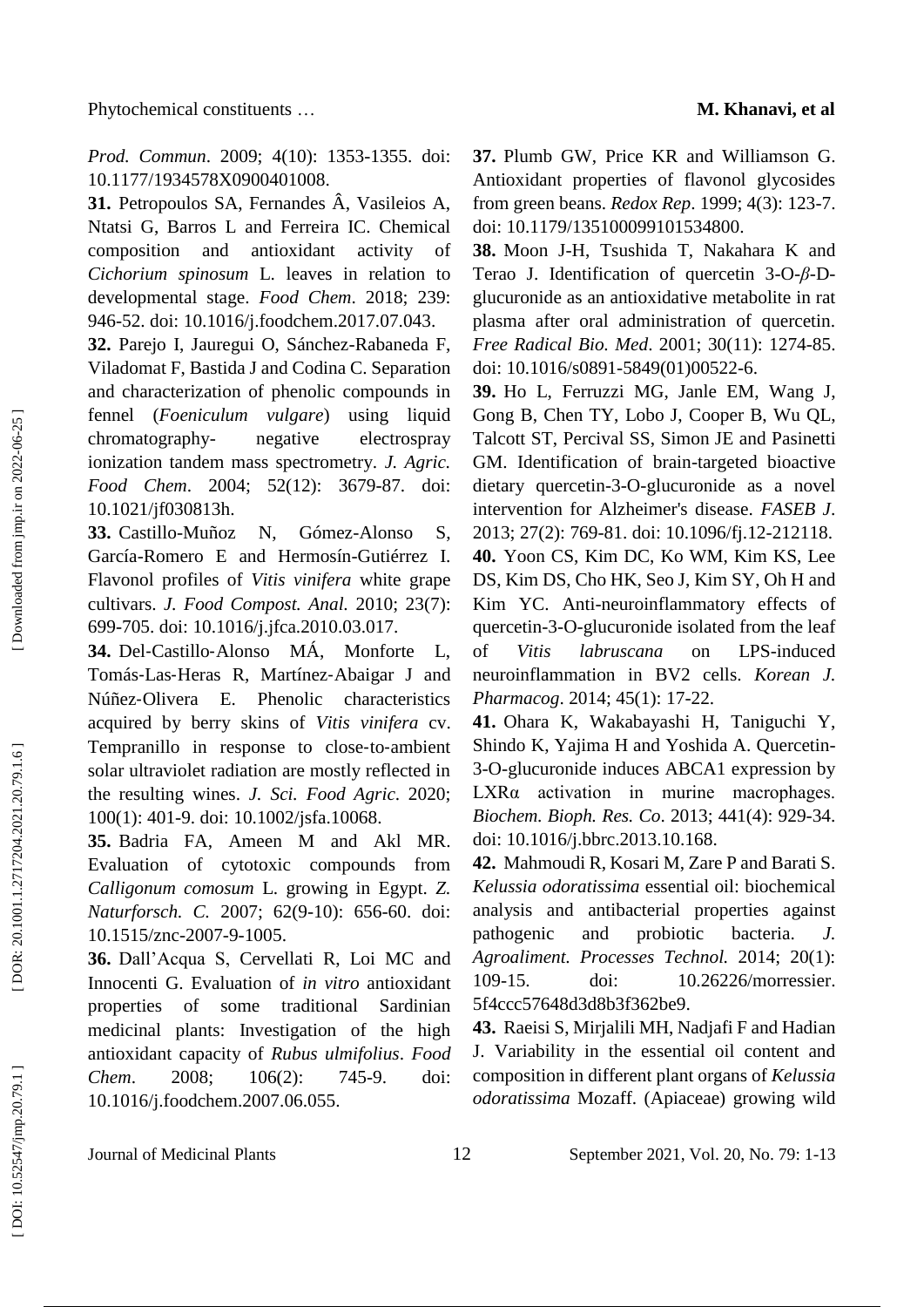in *Iran. J. Essent. Oil Res*. 2015; 27(4): 283 -8. doi: 10.1080/10412905.2015.1025917 .

**44 .** Esmaeili A, Sharafian S, Mirian S and Larijani K. Chemical composition of essential oil from leaves, stems and flowers of *Kelussia odoratissima* Mozaff. grown in Iran. *J. Essent. Oil -Bear. Plants.* 2011; 14(5): 643 -6. doi: 10.1080/0972060x.2011.10643984.

**45 .** Omidbaigi R, Sefidkon F and Saeedi K. Essential oil content and composition of *Kelussia odoratissima* Mozaff. as an Iranian endemic plant. *J. Essent. Oil -Bear. Plants*. 2008; 11(6): 594 -7. doi: 10.1080/0972060X.2008.10643672 .

**46 .** Shojaei ZA, Ebrahimi A and Salimi M. Chemical composition of three ecotypes of wild celery (*Kelussia odoratissima*). *J. Herbs Spices Med. Plants.* 2011; 17(1): 62 -8. doi: 10.1080/ 10496475.2011. 560089 .

**47 .** Pirbalouti AG, Sedaghat L, Hamedi B and Tirgir F. Chemical composition and antioxidant activity of essential oils of three endemic medicinal plants of Iran. *Bangladesh J. Bot*. 2013; 42(2): 327 -32. doi: 10.3329/bjb.v42i2. 18038 .

**48 .** Baser KHC and Buchbauer G. Handbook of essential oils: science, technology, and applications: CRC press; 2015.

**49 .** Xie Q, Zhang L, Xie L, Zheng Y, Liu K, Tang H, Liao Y and Li X. Z - Ligustilide: a review of its pharmacokinetics and pharmacology. *Phytotherapy Res*. 2020; 34(8): 1966 -1991. doi: 10.1002/ptr.6662 .

How to cite this article: Khanavi M, Ghadami Sh, Sadaghiani -Tabrizi Gh, Delnavazi MR . Phytochemical constituents of the fruits of *Kelussia odoratissima* Mozaff., an aromatic plant endemic to Iran . *Journal of Medicinal*  Plants 2021; 20(79): 1-13. doi: [10.52547/jmp.20.79.1](http://dx.doi.org/10.52547/jmp.20.79.1)

Downloaded from jmp.ir on 2022-06-25